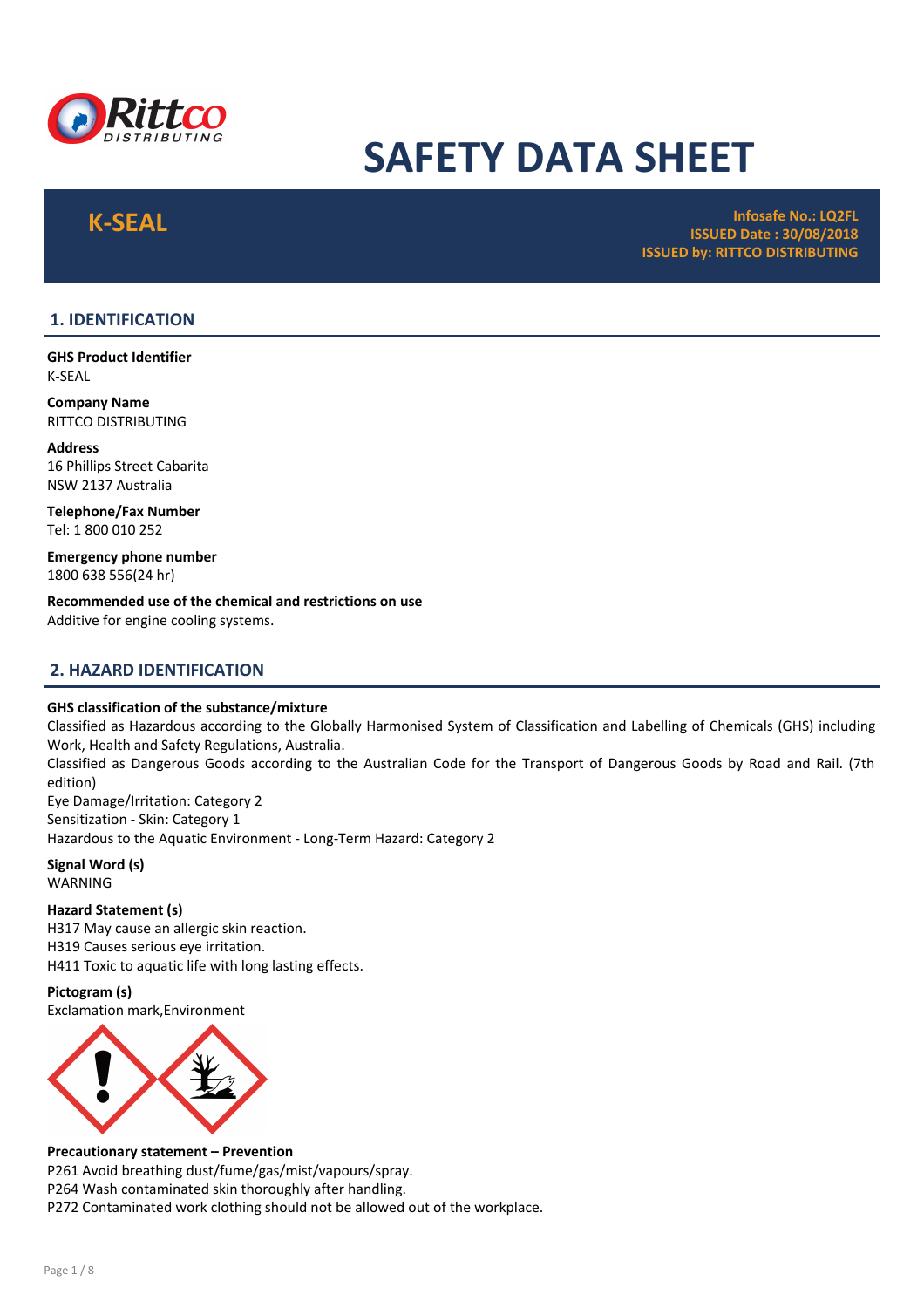P273 Avoid release to the environment.

P280 Wear protective gloves/protective clothing/eye protection/face protection.

#### Precautionary statement – Response

P302+P352 IF ON SKIN: Wash with plenty of soap and water.

P333+P313 If skin irritation or rash occurs: Get medical advice/attention.

P305+P351+P338 IF IN EYES: Rinse cautiously with water for several minutes. Remove contact lenses, if present and easy to do. Continue rinsing.

P337+P313 If eye irritation persists: Get medical advice/attention.

P363 Wash contaminated clothing before reuse.

P391 Collect spillage.

### Precautionary statement – Disposal

P501 Dispose of contents/container to an approved waste disposal plant.

# 3. COMPOSITION/INFORMATION ON INGREDIENTS

#### Ingredients

| <b>Name</b>                                                                                         | <b>CAS</b>  | <b>Proportion</b> |
|-----------------------------------------------------------------------------------------------------|-------------|-------------------|
| Bis(D-gluconato-O1,O2)zinc                                                                          | 4468-02-4   | $2.5 - 5%$        |
| Poly(oxy-1,2-ethanediyl), alpha-(4-nonylphenyl)-omega-<br>hydroxy-, branched                        | 127087-87-0 | $1 - 2.5%$        |
| Copper                                                                                              | 7440-50-8   | $0.5 - 1%$        |
| Reaction mass of: 5-chloro-2-methyl-4-isothiazolin-3-one<br>and 2-methyl-2H -isothiazol-3-one (3:1) | 55965-84-9  | < 0.025 %         |
| Ingredients determined not to be hazardous, including<br>water                                      |             | Balance           |

# 4. FIRST-AID MEASURES

#### Inhalation

If inhaled, remove affected person from contaminated area. Apply artificial respiration if not breathing. Seek medical attention.

#### Ingestion

Do not induce vomiting. Wash out mouth thoroughly with water. Seek immediate medical attention.

#### Skin

Wash affected area thoroughly with soap and water. If symptoms develop seek medical attention.

#### Eye contact

If in eyes, hold eyelids apart and flush the eyes continuously with running water. Remove contact lenses. Continue flushing for several minutes until all contaminants are washed out completely. Seek medical attention.

#### First Aid Facilities

Eyewash, safety shower and normal washroom facilities.

#### Advice to Doctor

Treat symptomatically. May cause allergic skin disorders in sensitive individuals.

#### Other Information

For advice in an emergency, contact a Poisons Information Centre (Phone Australia 131 126) or a doctor at once.

# 5. FIRE-FIGHTING MEASURES

#### Suitable Extinguishing Media

Water fog, carbon dioxide, dry chemical or foam. Alcohol resistant foam is preferred. If not available normal foam can be used.

#### Unsuitable Extinguishing Media

Do not use water jet. Direct water jet may spread the fire.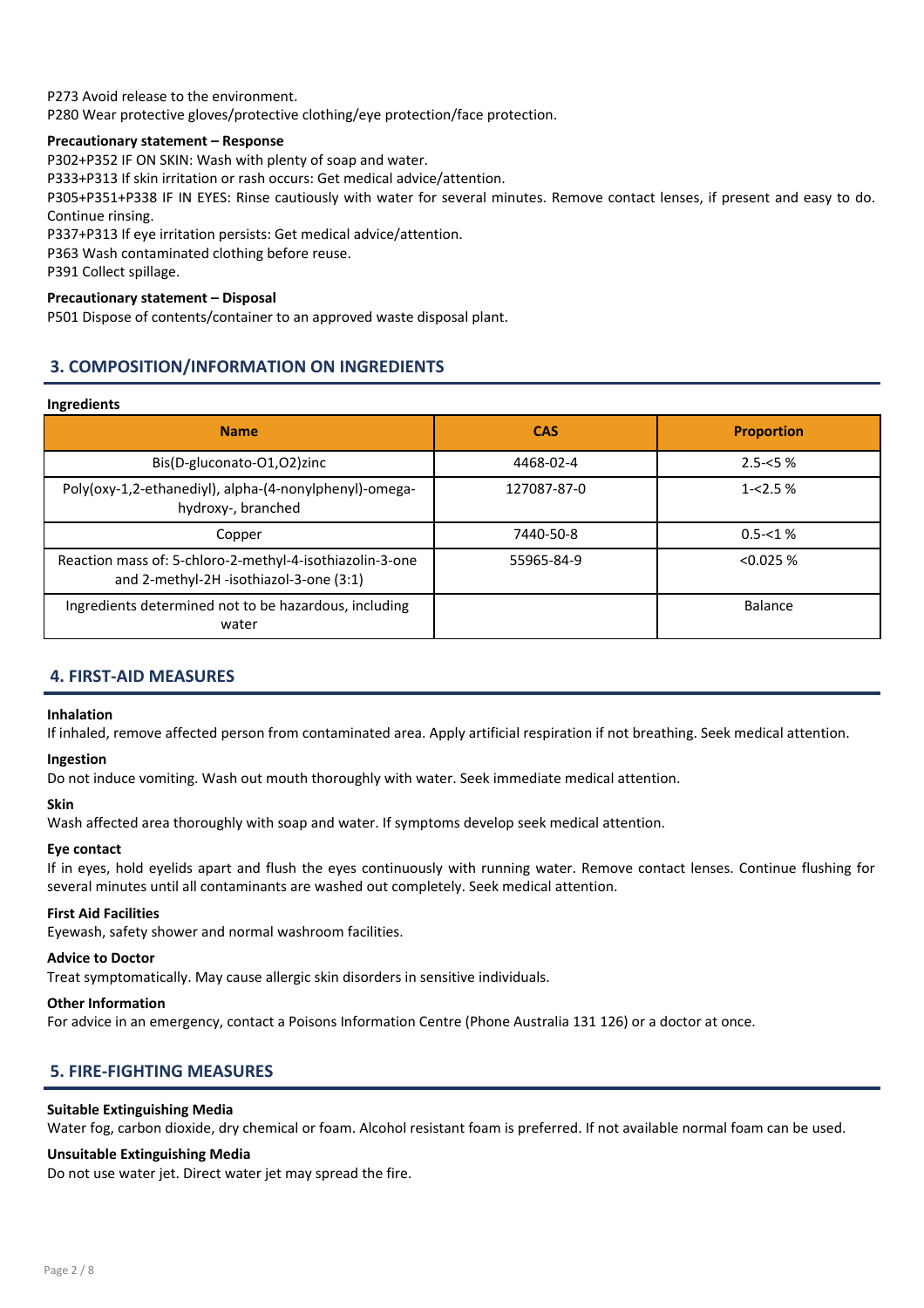#### Hazards from Combustion Products

Under fire conditions this product may emit toxic and/or irritating fumes, smoke and gases including phenols, halogenated phenols, carbon monoxide, carbon dioxide and oxides of nitrogen.

#### Specific Hazards Arising From The Chemical

This product is non combustible. However, following evaporation of aqueous component under fire conditions, the non-aqueous component may decompose and/or burn. Heating can cause expansion or decomposition leading to violent rupture of containers.

Hazchem Code

•3Z

#### Decomposition Temperature

Not available

### Precautions in connection with Fire

Fire fighters should wear full protective clothing and self-contained breathing apparatus (SCBA) operated in positive pressure mode. Fight fire from safe location. Collect contaminated fire extinguishing water separately. Avoid release to the environment.

# 6. ACCIDENTAL RELEASE MEASURES

#### Emergency Procedures

Wear appropriate personal protective equipment and clothing to prevent exposure. Do not touch or walk through spilled material. Evacuate all unprotected personnel. Increase ventilation. If possible contain the spill. Place inert absorbent material onto spillage. Collect the material and place into a suitable labelled container. As a water based product, if spilt on electrical equipment the product will cause short-circuits. Do not dilute material but contain. Avoid discharge into drains or watercourses or onto the ground. Dispose of waste according to the applicable local and national regulations. If contamination of sewers or waterways occurs inform the local water and waste management authorities in accordance with local regulations.

# 7. HANDLING AND STORAGE

#### Precautions for Safe Handling

Do not handle until all safety precautions have been read and understood. Avoid inhalation of vapours and mists, and skin or eye contact. Use only in a well ventilated area. Keep containers sealed when not in use. Prevent the build up of mists or vapours in the work atmosphere. Do not touch damaged containers or spilled material unless wearing appropriate protective clothing. Maintain high standards of personal hygiene i.e. Washing hands prior to eating, drinking, smoking or using toilet facilities. Do not eat, drink or smoke when using this product. Take off contaminated clothing and wash it before reuse. Contaminated work clothing should not be allowed out of the workplace. Do not reuse empty containers. Do not discharge this material into waterways, drains and sewers.

#### Conditions for safe storage, including any incompatibilities

Keep out of the reach of children. Store in a cool, dry, well-ventilated area, out of direct sunlight. Protect from freezing. Keep containers upright. Store in suitable, labelled containers. Keep containers tightly closed. Protect containers against physical damage. Store away from incompatible materials. Ensure that storage conditions comply with applicable local and national regulations.

# 8. EXPOSURE CONTROLS/PERSONAL PROTECTION

#### Occupational exposure limit values

No exposure standards have been established for this material. However, the available exposure limits for ingredients are listed below:

Copper TWA: 0.2 mg/m<sup>3</sup> Copper (fume) TWA: 1 mg/m<sup>3</sup> Copper, dusts & mists (as Cu)

TWA (Time Weighted Average): The average airborne concentration of a particular substance when calculated over a normal eighthour working day, for a five-day week. Source: Safe Work Australia

Biological Limit Values No biological limits allocated.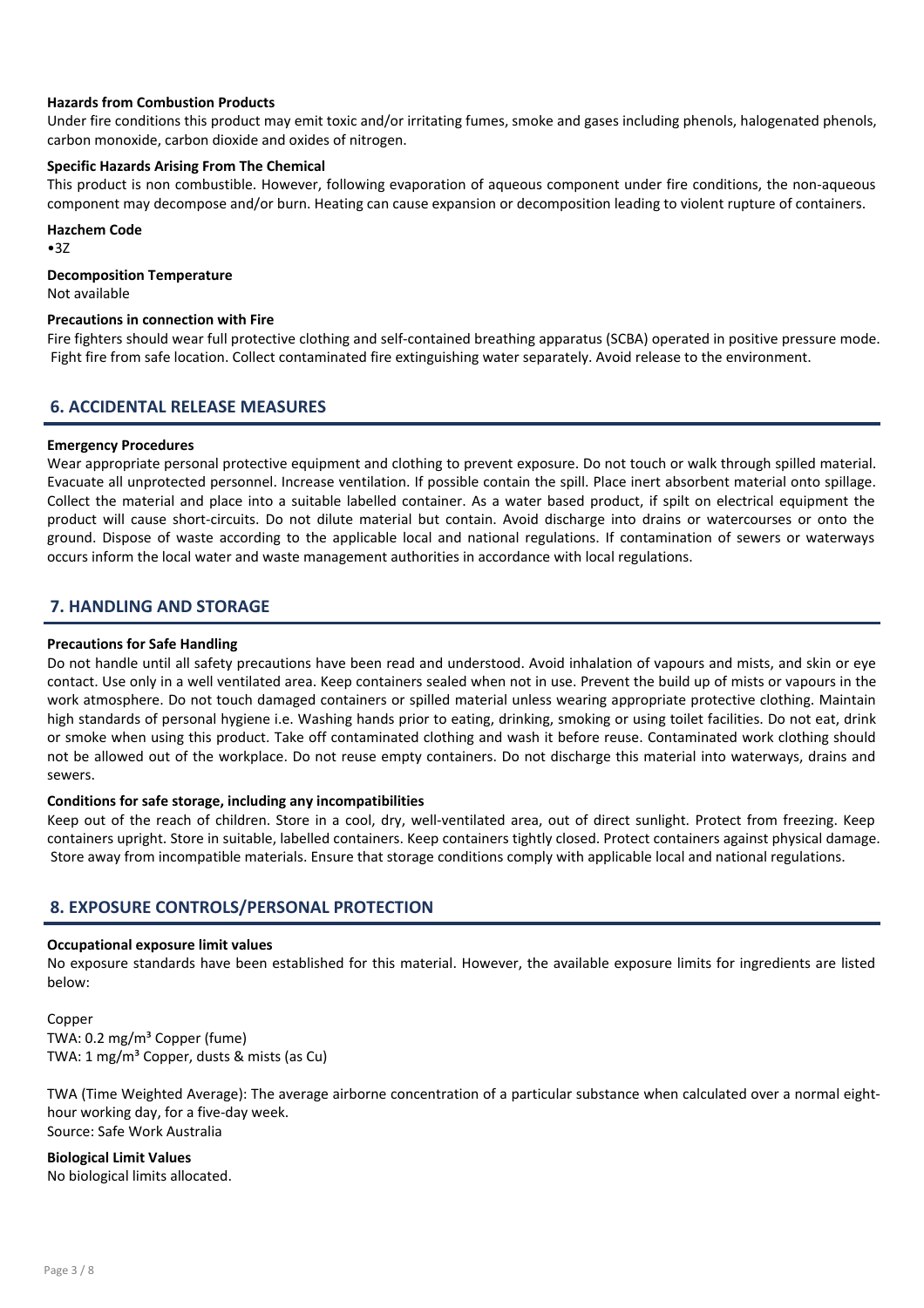#### Appropriate Engineering Controls

This substance is hazardous and should be used with a local exhaust ventilation system, drawing vapours away from workers' breathing zone. If the engineering controls are not sufficient to maintain concentrations of vapours/mists below the exposure standards, suitable respiratory protection must be worn.

#### Respiratory Protection

If engineering controls are not effective in controlling airborne exposure then an approved respirator with a replaceable vapor/mist filter should be used. Refer to relevant regulations for further information concerning respiratory protective requirements. Reference should be made to Australian Standards AS/NZS 1715 (2009), Selection, Use and Maintenance of Respiratory Protective Devices; and AS/NZS 1716 (2012), Respiratory Protective Devices, in order to make any necessary changes for individual circumstances.

#### Eye Protection

Safety glasses with side shields, chemical goggles or full-face shield as appropriate should be used. Final choice of appropriate eye/ face protection will vary according to individual circumstances. Eye protection devices should conform to relevant regulations. Eye protection should conform with Australian/New Zealand Standard AS/NZS 1337 2 & 6 (2012) - Eye Protectors for Industrial Applications.

#### Hand Protection

Wear gloves of impervious material such as natural rubber, latex, polyvinyl chloride (PVC) or nitrile rubber. Final choice of appropriate gloves will vary according to individual circumstances i.e. methods of handling or according to risk assessments undertaken. Occupational protective gloves should conform to relevant regulations. Frequent changes are recommended. Reference should be made to AS/NZS 2161.1 (2016): Occupational protective gloves - Selection, use and maintenance.

#### Body Protection

Suitable protective workwear, e.g. cotton overalls buttoned at neck and wrist is recommended. Chemical resistant apron is recommended where large quantities are handled.

| <b>Properties</b>                                 | <b>Description</b>        | <b>Properties</b>                | <b>Description</b>          |
|---------------------------------------------------|---------------------------|----------------------------------|-----------------------------|
| Form                                              | Liquid                    | Appearance                       | Light brown liquid          |
| <b>Colour</b>                                     | Light brown               | Odour                            | Mild                        |
| <b>Decomposition Temperature</b>                  | Not available             | <b>Melting Point</b>             | Not available               |
| <b>Boiling Point</b>                              | Not available             | <b>Solubility in Water</b>       | Soluble (~92%)              |
| <b>Specific Gravity</b>                           | $1.045(21.1^{\circ}C)$    | pH                               | 5.9 (concentrated solution) |
| <b>Vapour Pressure</b>                            | Not available             | <b>Vapour Density (Air=1)</b>    | Not available               |
| <b>Evaporation Rate</b>                           | Not available             | <b>Odour Threshold</b>           | Not available               |
| <b>Viscosity</b>                                  | Not available             | <b>Volatile Component</b>        | ~80%                        |
| <b>Partition Coefficient: n-</b><br>octanol/water | Not available             | <b>Flash Point</b>               | Not applicable              |
| Flammability                                      | Not flammable             | <b>Auto-Ignition Temperature</b> | Not available               |
| <b>Flammable Limits - Lower</b>                   | Not available             | <b>Flammable Limits - Upper</b>  | Not available               |
| <b>Explosion Properties</b>                       | Product is not explosive. | <b>Oxidising Properties</b>      | Not oxidising               |

# 9. PHYSICAL AND CHEMICAL PROPERTIES

# 10. STABILITY AND REACTIVITY

#### Reactivity

Reacts with incompatible materials.

#### Chemical Stability

Stable under normal conditions of storage and handling.

#### Conditions to Avoid

Extremes of temperature and direct sunlight. Protect from freezing.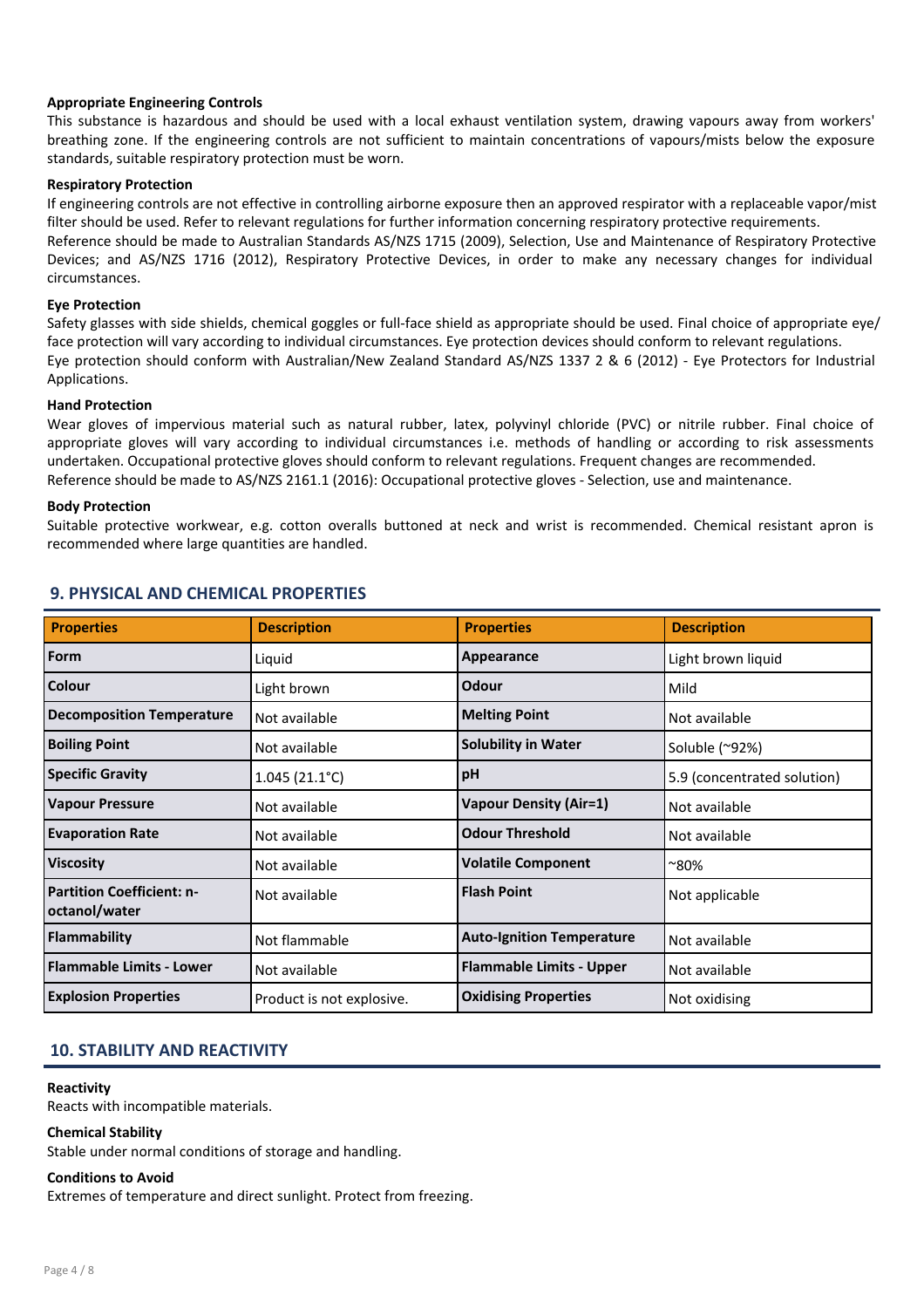#### Incompatible materials

Strong oxidising agents. Strong acids, alkalis, alkali metals, alkaline earth metals.

#### Hazardous Decomposition Products

Thermal decomposition may result in the release of toxic and/or irritating fumes, smoke and gases including: phenols, halogenated phenols, carbon dioxide, carbon monoxide and oxides of nitrogen.

### Possibility of hazardous reactions

No potentially hazardous reactions known.

#### Hazardous Polymerization

Not available

# 11. TOXICOLOGICAL INFORMATION

#### Toxicology Information

Toxicity data for material given below.

#### Acute Toxicity - Oral LD50(oral): 2.83 ml/kg

Acute Toxicity - Inhalation Copper LC50(rat): >5.11 mg/l

Acute Toxicity - Dermal Copper

LD50(rat): >2000 mg/kg

#### Ingestion

Ingestion of this product may irritate the gastric tract causing nausea and vomiting.

#### Inhalation

Inhalation of product vapours may cause irritation of the nose, throat and respiratory system. Exposure to high concentrations, may damage respiratory system.

#### Skin

May be irritating to skin. The symptoms may include redness and itching. May cause an allergic skin reaction.

Poly(oxy-1,2-ethanediyl), alpha-(4-nonylphenyl)-omega-hydroxy-, branched Result: Irritating

#### Copper

Species: Rabbit Dose Levels: 0.5 g, 4 hours Erythema/eschar score: No erythema (0) Oedema score: No oedema (0)

#### Eye

Causes serious eye irritation. On eye contact this product will cause tearing, stinging, blurred vision, and redness.

Poly(oxy-1,2-ethanediyl), alpha-(4-nonylphenyl)-omega-hydroxy-, branched Result: Causes serious eye damage.

Respiratory sensitisation Not expected to be a respiratory sensitiser.

#### Skin Sensitisation

May cause an allergic skin reaction.

Copper Species: Guinea pig Result: Did not show a sensitising effect.

Reaction mass of: 5-chloro-2-methyl-4-isothiazolin-3-one and 2-methyl-2H -isothiazol-3-one (3:1) Result: Sensitising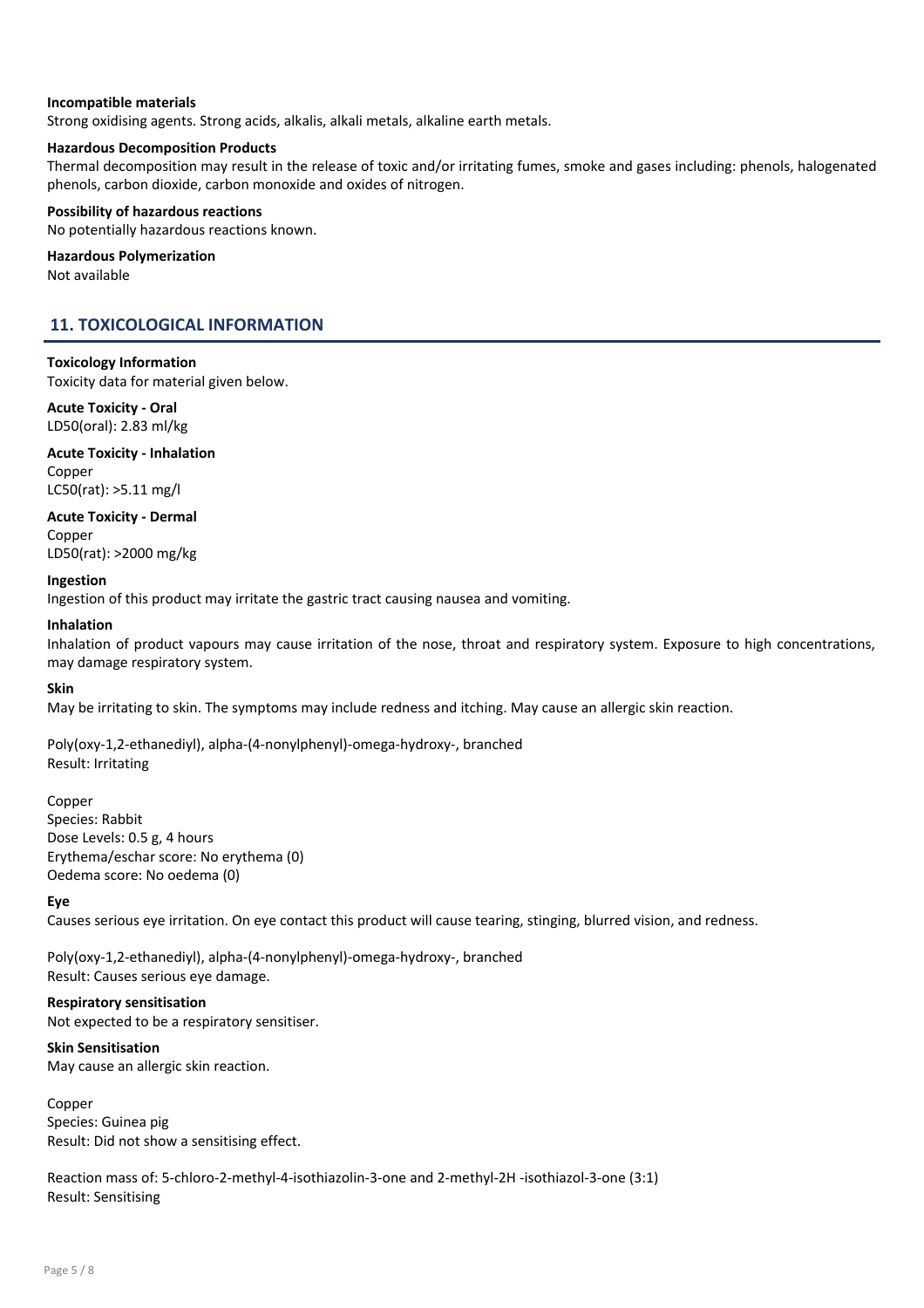# Germ cell mutagenicity

Not considered to be a mutagenic hazard.

Carcinogenicity Not considered to be a carcinogenic hazard

Reproductive Toxicity Not considered to be toxic to reproduction.

STOT-single exposure Not expected to cause toxicity to a specific target organ.

STOT-repeated exposure

Not expected to cause toxicity to a specific target organ.

Copper NOAEL (oral, rat): 1000 ppm Method: Two generation study

Aspiration Hazard Not expected to be an aspiration hazard

# 12. ECOLOGICAL INFORMATION

#### **Ecotoxicity**

Toxic to aquatic life with long lasting effects.

Bis(D-gluconato-O1,O2)zinc Acute aquatic toxicity: 0.1 < LC50/EC50 <=1 M-factor (acute aquatic toxicity): 1 M-factor (chronic aquatic toxicity): 1

Copper Acute aquatic toxicity: 0.1 < LC50/EC50 <=1 M-factor (acute aquatic toxicity): 1

Poly(oxy-1,2-ethanediyl), alpha-(4-nonylphenyl)-omega-hydroxy-, branched Harmful to aquatic life with long lasting effects.

Reaction mass of: 5-chloro-2-methyl-4-isothiazolin-3-one and 2-methyl-2H -isothiazol-3-one (3:1) Acute aquatic toxicity: 0.01 < LC50/EC50 <=0.1 M-factor (acute aquatic toxicity): 10 M-factor (chronic aquatic toxicity): 10

Persistence and degradability Product:

Not available

Copper The product contains inorganic substances which are not biodegradable.

#### Mobility

The product is water-soluble and may spread in water systems.

Bioaccumulative Potential Not available

Other Adverse Effects Not available

Environmental Protection Prevent this material entering waterways, drains and sewers.

# Acute Toxicity - Fish

Copper:

LC50 (Oncorhynchus mykiss (Rainbow trout)): 0.2 mg/l/96h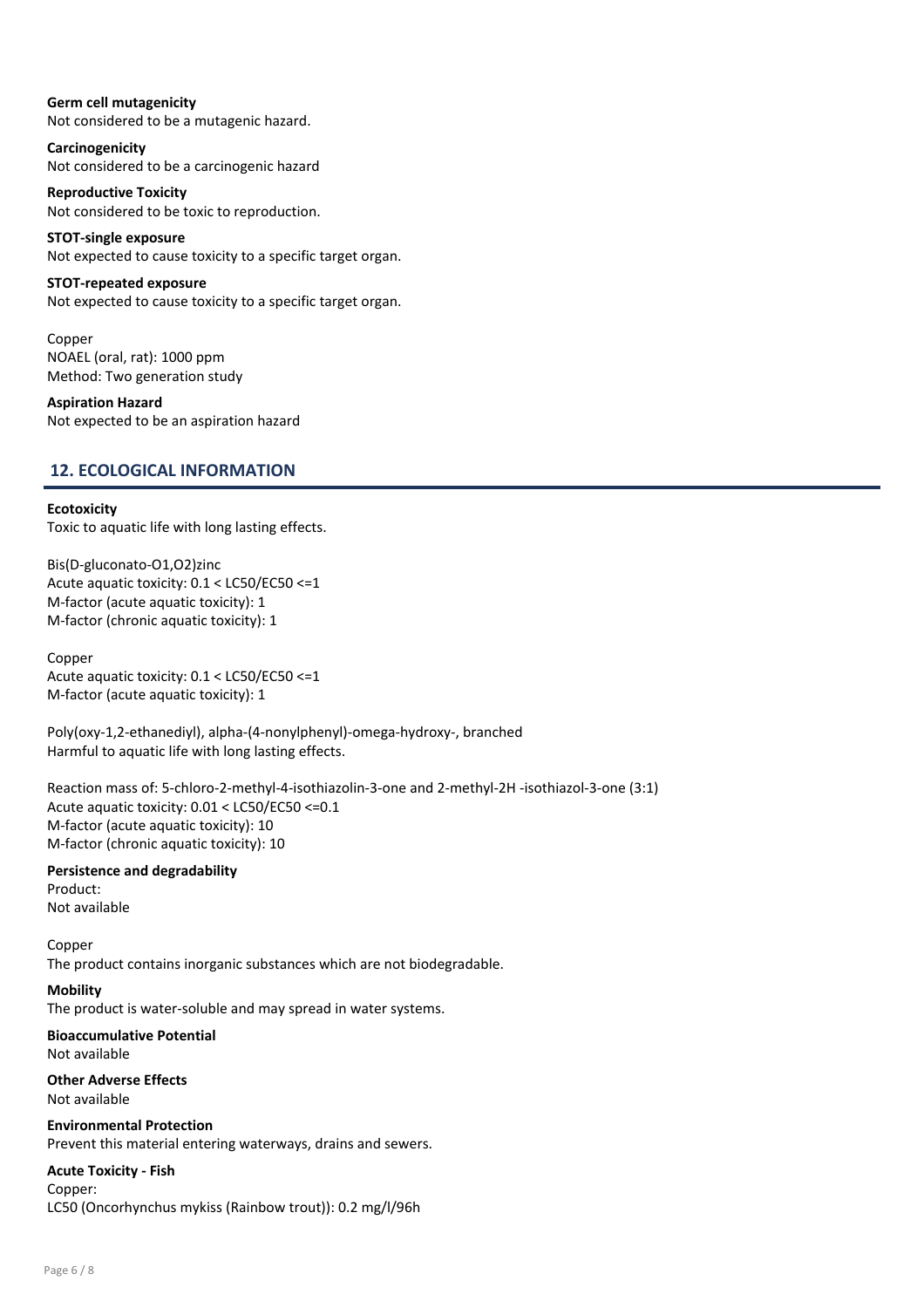NOEC (Oncorhynchus mykiss (Rainbow trout)): 11.4 µg/l/45d

#### Acute Toxicity - Daphnia

Copper: EC50(Daphnia magna): 0.529 mg/l/48h

# 13. DISPOSAL CONSIDERATIONS

#### Disposal considerations

Dispose of waste according to applicable local and national regulations. Do not allow into drains or watercourses or dispose of where ground or surface waters may be affected. Wastes including emptied containers are controlled wastes and should be disposed of in accordance with all applicable local and national regulations.

# 14. TRANSPORT INFORMATION

#### Transport Information

Road and Rail Transport: This material is classified as Dangerous Goods Class 9 Miscellaneous Dangerous Goods Class 9: Miscellaneous substances Dangerous Goods are incompatible in a placard load with any of the following: Class 1: Explosives (when the class 9 substance is a fire risk substance) Division 5.1: Oxidising substances (when the class 9 substance is a fire risk substance) and Division 5.2: Organic peroxides (when the class 9 substance is a fire risk substance) Note: Special Provision AU01: Environmentally Hazardous Substances meeting the descriptions of UN 3077 or UN 3082 are not subject to this Code when transported by road or rail in: packagings that do not incorporate a receptacle exceeding 500 kg(L); or IBCs Marine Transport (IMO/IMDG): Classified as Dangerous Goods by the criteria of the International Maritime Dangerous Goods Code (IMDG Code) for transport by sea. Class/Division: 9 UN No: 3082 Proper Shipping Name: ENVIRONMENTALLY HAZARDOUS SUBSTANCE, LIQUID, N.O.S. (Contains Bis(D-gluconato-O1,O2)zinc)(Bis(Dgluconato-O1,O2)zinc) MARINE POLLUTANT Packaging Group: III EMS: F-A, S-F Special provisions: 274 335 969 Air Transport (ICAO/IATA): Classified as Dangerous Goods by the criteria of the International Air Transport Association (IATA) Dangerous Goods Regulations for transport by air. Class/Division: 9 UN No: 3082 Proper Shipping Name: Environmentally hazardous substance, liquid, n.o.s. (Contains Bis(D-gluconato-O1,O2)zinc) Packing Group: III

Packaging Instructions (passenger & cargo): 964 Packaging Instructions (cargo only): 964 Hazard Label: Miscellaneous

Special provisions: A97 A158 A197

U.N. Number 3082

UN proper shipping name ENVIRONMENTALLY HAZARDOUS SUBSTANCE, LIQUID, N.O.S.(Contains Bis(D-gluconato-O1,O2)zinc)

#### Transport hazard class(es)

9